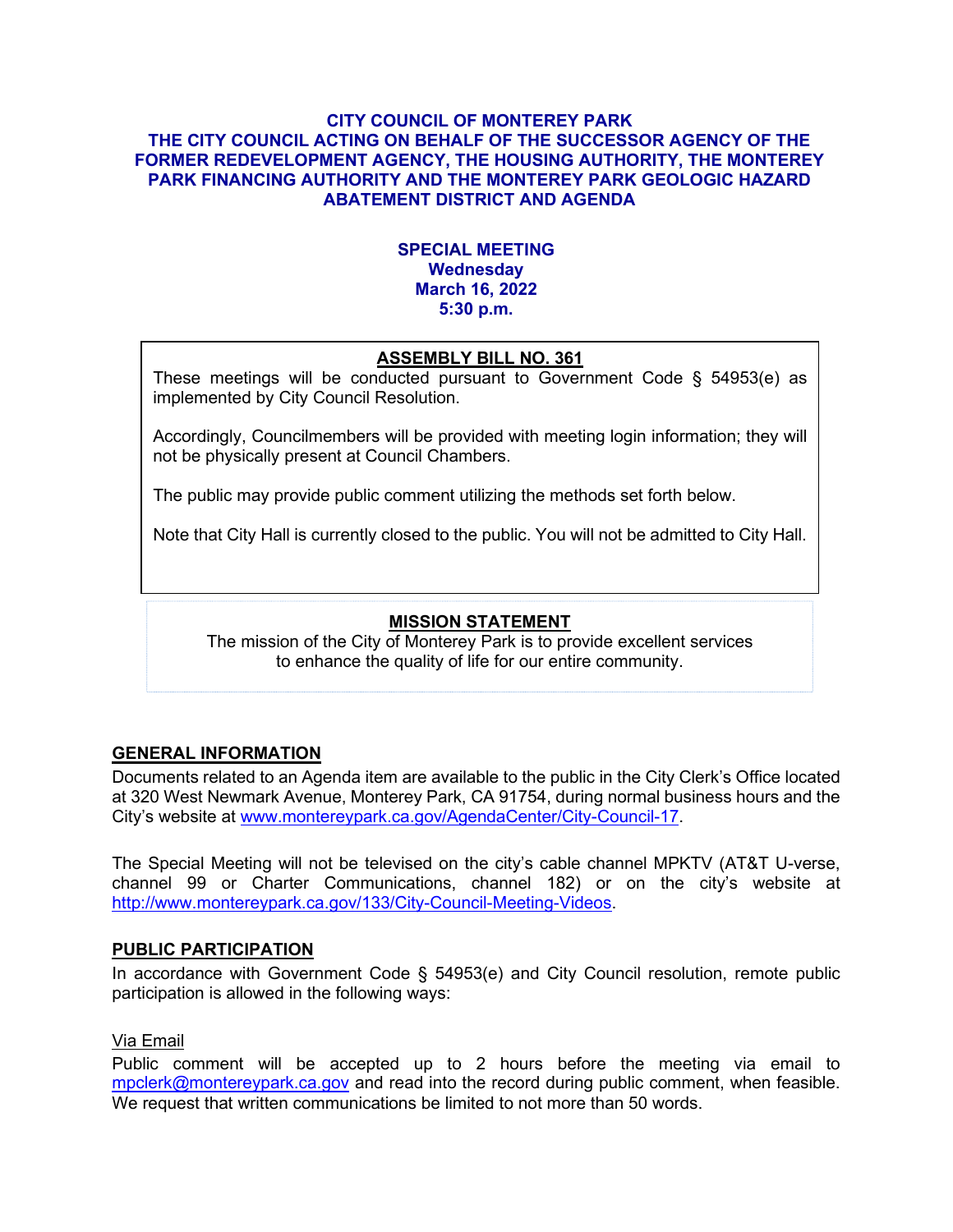## **Monterey Park City Council Special Meeting Agenda, March 16, 2022 - Page 2**

#### Via Telephone

Public comment may be submitted via telephone during the meeting, before the close of public comment, by calling **(888) 788-0099** or **(877) 853-5247** and entering Zoom Meeting ID: **817 2554 0825** then press pound (#). When prompted to enter participation ID number press pound (#) again. If participants would like to make a public comment they will enter "**\*9**" then the Clerk's office will be notified, and you will be in the rotation to make a public comment. Press "**\*6**" to unmute yourself when called upon to speak Participants are encouraged to join the meeting 15 minutes before the start of the meeting. You may speak up to 5 minutes on Agenda items. Speakers will not be allowed to combine time. The Mayor and City Council may change the amount of time allowed for speakers. As part of the virtual meeting protocols, anonymous persons will not be allowed to provide public comment.

Important Disclaimer – When a participant calls in to join the meeting, their name and/or phone number will be visible to all participants. Note that all public meetings will be recorded.

| <b>CALL TO ORDER</b> | <b>Mayor</b>                                               |
|----------------------|------------------------------------------------------------|
| <b>ROLL CALL</b>     | Peter Chan, Hans Liang, Henry Lo, Fred Sornoso, Yvonne Yiu |

**PUBLIC COMMUNICATIONS**. Pursuant to Government Code Section 54954.3(a), the public may address the City Council only on matters listed on the Agenda. Those wishing to speak on an agenda item must utilize one of the methods listed above. No other public comment will be accepted. Attempts to provide comment at times not designated on the agenda may result in the City dropping you from the meeting.

#### **ORAL AND WRITTEN COMMUNICATIONS**

The City Council will recess to Closed Session following public comment and the Open Session items if any. Public participation is not allowed during Closed Session.

## **[1.] OPEN SESSION**

#### **1-A PRESENTATION REGARDING CITY COUNCIL CONSIDERATION OF POTENTIAL TO LEASE/SELL PROPERTY**

It is recommended that the City Council consider:

- (1) Receiving and filing a presentation provided by the City Manager & Economic Development Manager regarding a potential lease for a development project on property owned by the City in the Downtown Business Improvement District; and
- (2) Taking such additional, related, action that may be desirable.